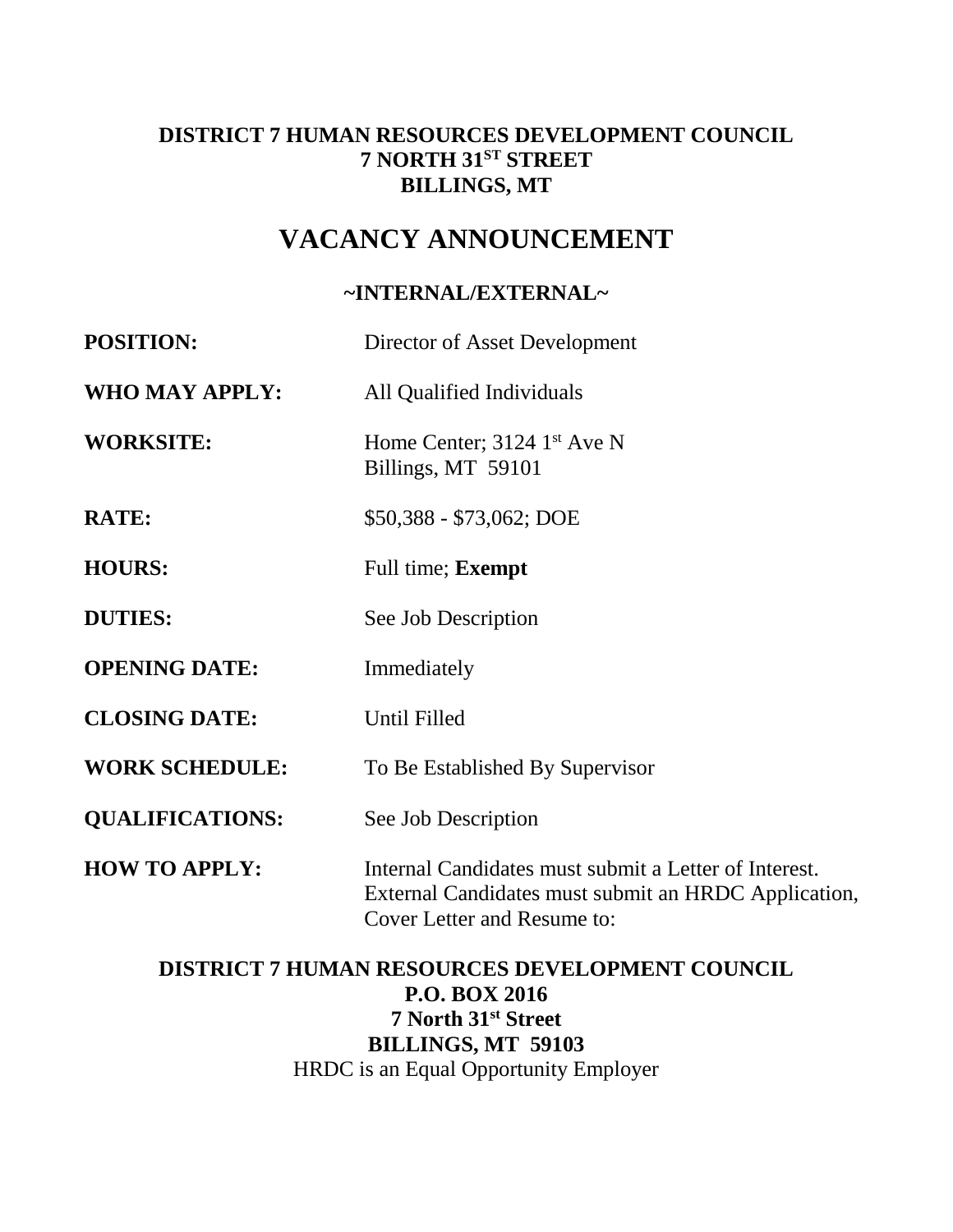

## **POSITION DESCRIPTION HUMAN RESOURCES DEVELOPMENT COUNCIL**

| <b>Functional Job Description Title:</b><br>Director of Asset Development | Department/Program:<br>Housing, Families Saving for Tomorrow and<br>Volunteer Income Tax Assistance (VITA) |
|---------------------------------------------------------------------------|------------------------------------------------------------------------------------------------------------|
|                                                                           | programs                                                                                                   |
| <b>Reports To (Title): CEO</b>                                            | <b>FLSA Status: Exempt</b>                                                                                 |
| <b>Supervisory Position: Yes</b>                                          | <b>Position Status: Full-time</b>                                                                          |
| <b>Prepared By: Human Resources</b>                                       | <b>Revision Date: April 2022</b>                                                                           |

#### **JOB SUMMARY**

Under the supervision of the Chief Executive Officer and in accordance with the direction and mission of District 7 HRDC, the Director of Asset Development is responsible for the direction, administration and oversight of all Housing Counseling Activities, Saving for Tomorrow, and Volunteer Income Tax Assistance (VITA) programs. The incumbent is responsible for compliance of all state and federal guidelines, ensuring that grant and contract requirements are met including, but not limited to: reporting, budgeting and troubleshooting.

#### **MISSION OF ORGANIZATION**

Through its mission, HRDC empowers people in need through the mobilization and development of community services creating opportunities for success in Big Horn, Carbon, Stillwater, Sweet Grass, and Yellowstone Counties. All HRDC activities focus on 3 national goals:

- 1) Individuals and families with low incomes are stable and achieve economic security.
- 2) Communities where people with low incomes live are healthy and offered economic opportunities.
- 3) People with low incomes are engaged and active in building opportunities in communities.

#### **ESSENTIAL JOB FUNCTIONS**

The requirements listed, are representative of the knowledge, skills, and abilities necessary to perform the essential functions of the job. To perform this job successfully, an individual must be able to carry out each task satisfactorily and perform other duties as assigned.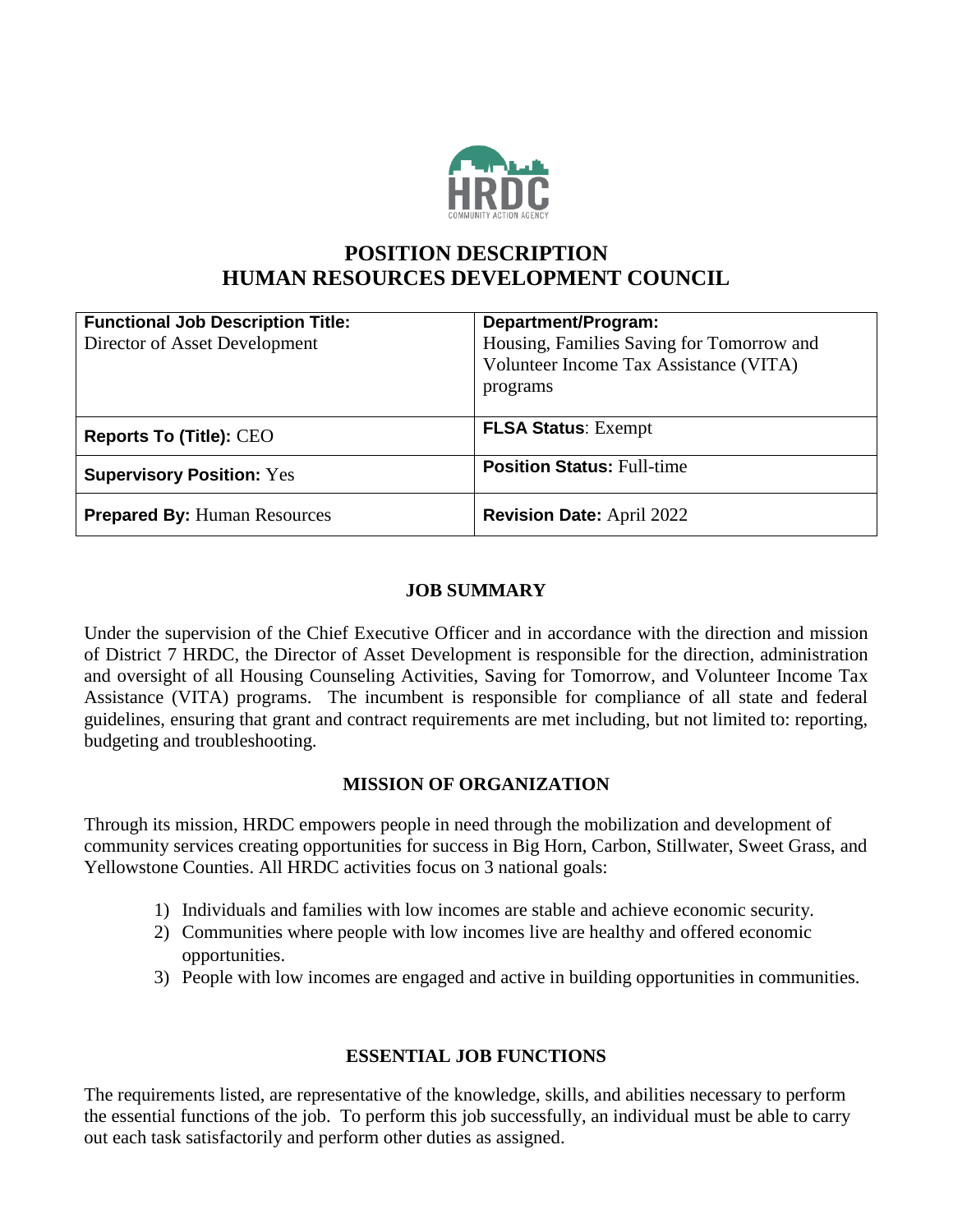- Supervise and lead subordinate staff and volunteers in a fair and productive manner in accordance with the agency's policies, and applicable state and federal and laws.
- Coordinate closely with Executive Management team and other staff to ensure effective operation of program contract requirements, and state and federal regulations are met.
- Evaluate programs on an on-going basis. Recommend and implement authorized program development and changes. Identify and develop new programs to meet the needs of the community.
- Maintain on-going communication with senior management, fiscal operations and other program directors.
- Monitor program operating budgets and expenses, budget development; prepare comprehensive program reports. Ensure proper expenditures are enforced. Notify leadership of budget deficiencies; recommend and implement budget changes once approved.
- Attend meetings on behalf of HRDC and maintain on-going communication and networking with community partners and funders.
- Attend Professional Development and supervisory training as required.
- Participate in the selection process, conduct employee evaluations, enforce discipline, and terminations as required.
- Ensure that appropriate training has been provided to his/her staff as needed.
- Communicate policy and policy changes to his/her staff.
- Resolve employee conflicts and client grievances according to established policy and procedures.
- Demonstrate competency in leadership; develop and maintain an effective team.
- Complete special projects as assigned. Perform other duties as assigned and determined to be productive and efficient for the continuing improvement of the Agency.

#### **Additional Knowledge, Skills and Abilities:**

- Effectively **communicates** on all platforms.
- Demonstrates **dependability** and **punctuality**.
- Adheres to a consistent work schedule.
- Demonstrates **professionalism** in the workplace.
	- o Maintains professional boundaries with participants;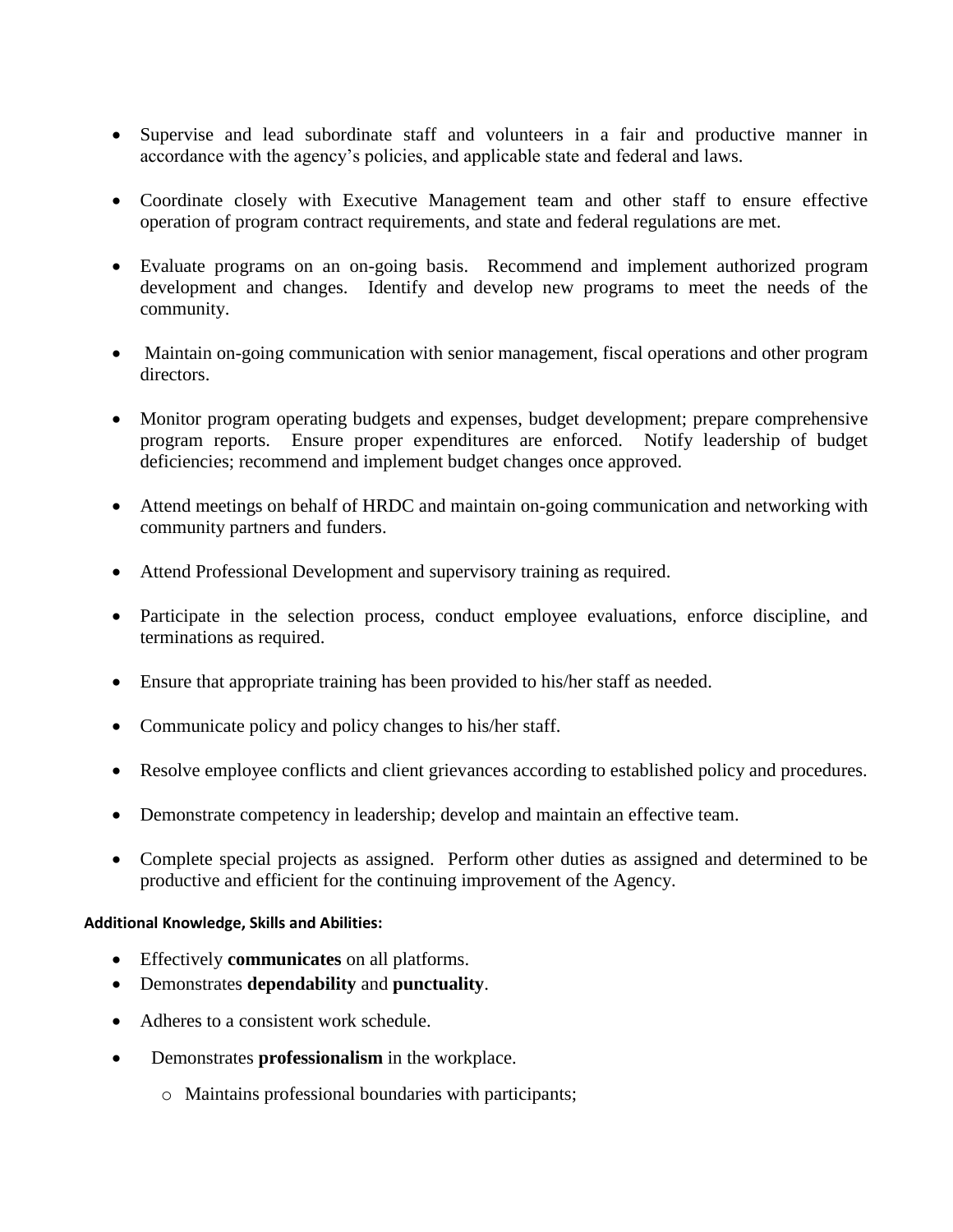- o Must have the ability to work with low income and disadvantaged people by modeling an unbiased, non-judgmental attitude.
- o Demonstrates positive and appropriate interactions with coworkers and management.
- o Contributes to a harmonious and productive work environment.
- o Must be a team player to ensure overall program success.
- Nurtures, builds, and mentors employees to build a cohesive team.
- Brings creative suggestions and potential solutions to direct supervisor regarding work barriers and team efficiency.

**QUALIFICATION REQUIREMENTS:** To perform this job successfully, an individual must be able to perform each essential duty satisfactorily. The requirements listed below are representative of the knowledge, skill, and/or ability required.

\_\_\_\_\_\_\_\_\_\_\_\_\_\_\_\_\_\_\_\_\_\_\_\_\_\_\_\_\_\_\_\_\_\_\_\_\_\_\_\_\_\_\_\_\_\_\_\_\_\_\_\_\_\_\_\_\_\_\_\_\_\_\_\_\_\_\_\_\_\_\_\_\_\_\_\_\_\_\_\_\_\_\_\_

#### EDUCATION and/or EXPERIENCE:

Minimum qualifications are bachelor's degree in Human Services and a minimum of 2 years related experience (including supervisory), or equivalent combination of education, experience, and supervisory background to fully meet the obligations of this position.

Must be VITA certified or able to obtain certification prior to tax season (January).

#### **License and Certifications:**

Must possess a valid Montana Driver's License, proof of personal automobile insurance and must meet insurability requirements for agency automobile insurance policy

### OTHER SKILLS and ABILITIES:

- Must have knowledge of budgeting and expense procedures for program operations.
- Strong organizational, listening and communication skills, including both verbal and written are required.
- Prefer knowledge of local labor market information and employer expectations.

**PHYSICAL DEMANDS:** The physical demands described here are representative of those that must be met by an employee to successfully perform the essential functions of this job. Reasonable accommodations may be made to enable individuals with disabilities to perform the essential functions.

The employee must occasionally move up to 25 pounds; maintain a stationary position while using a computer; frequently communicate with co-workers and members of the community on the phone, in writing and in person; needs to move about inside the office to access file cabinets, office machinery, etc.